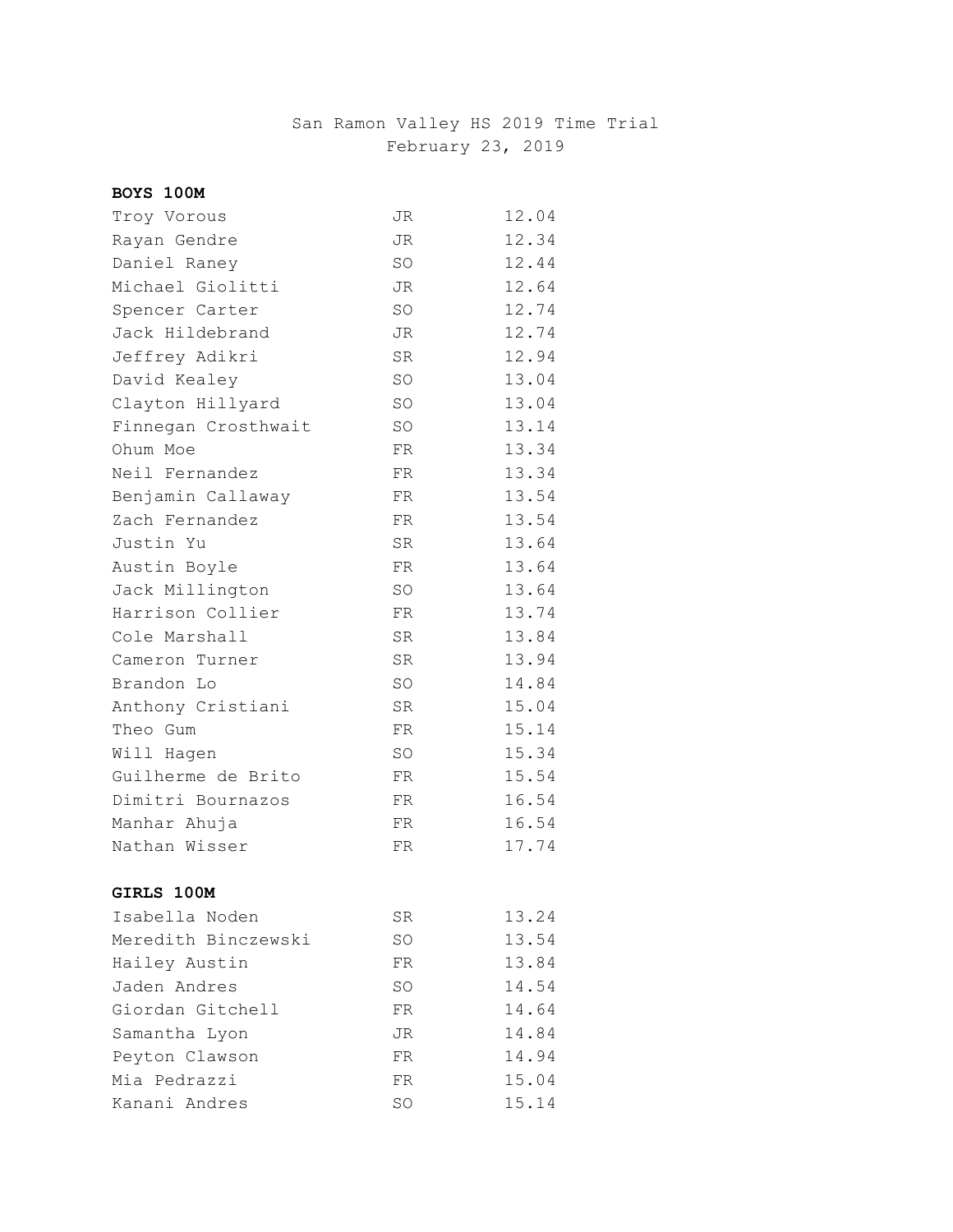| Maydson Taff          | $_{\rm SR}$ | 15.14   |
|-----------------------|-------------|---------|
| Sammie Smith          | FR          | 15.34   |
| Gianna Novelli        | <b>SO</b>   | 15.34   |
| Kendall Swenson       | FR          | 15.34   |
| Jillian Davis         | FR          | 15.34   |
| Jamie Cunha           | <b>SO</b>   | 15.44   |
| Leighton Turner       | FR          | 15.54   |
| Ava DeCredico         | FR          | 15.64   |
| Renee Dicolen         | SO          | 15.84   |
| Annalise Jones        | SO          | 15.94   |
| Ellie Knoepfle        | FR          | 16.04   |
| Emily Lee             | FR          | 16.14   |
| Daniela Angel-Ordonez | FR          | 16.24   |
| Jessie Mulock         | FR          | 16.24   |
| Ellie Becker          | SO          | 16.34   |
| Maleeha Madinawala    | JR          | 16.34   |
| Emilie Johnson        | SO          | 16.34   |
| Sophia Grassi         | FR          | 16.34   |
| Maddy Nolan           | FR          | 16.64   |
| Abby Lee              | FR          | 16.64   |
| Delaney Rose          | FR          | 16.64   |
| Reese Ludovico        | FR          | 16.74   |
| Madi Romero           | SO          | 16.94   |
| Maura Henry           | SO          | 17.04   |
| Alyssa Coronado       | FR          | 17.34   |
| Daniela Guariento     | SO          | 17.34   |
| Miya Porter           | FR          | 17.64   |
| Olivia Meyer          | SO          | 17.74   |
| Bella Clark           | FR          | 17.84   |
| Lauren Yu             | JR          | 18.04   |
| Mary Tercero          | SR          | 18.44   |
| Amara Hayatt          | FR          | 20.24   |
|                       |             |         |
| BOYS 400M             |             |         |
| Owen Ostler           | JR          | 54.24   |
| Cole Edgren           | ${\rm SR}$  | 56.34   |
| Jack Hildebrand       | JR          | 58.74   |
| Daniel Stern          | JR          | 59.34   |
| Aaron Lescure         | JR          | 1:00.84 |
| Peter Davis           | SO          | 1:03.14 |
| Ryan Frankel          | FR          | 1:08.44 |
| Shaan Timrizi         | FR          | 1:33.74 |
|                       |             |         |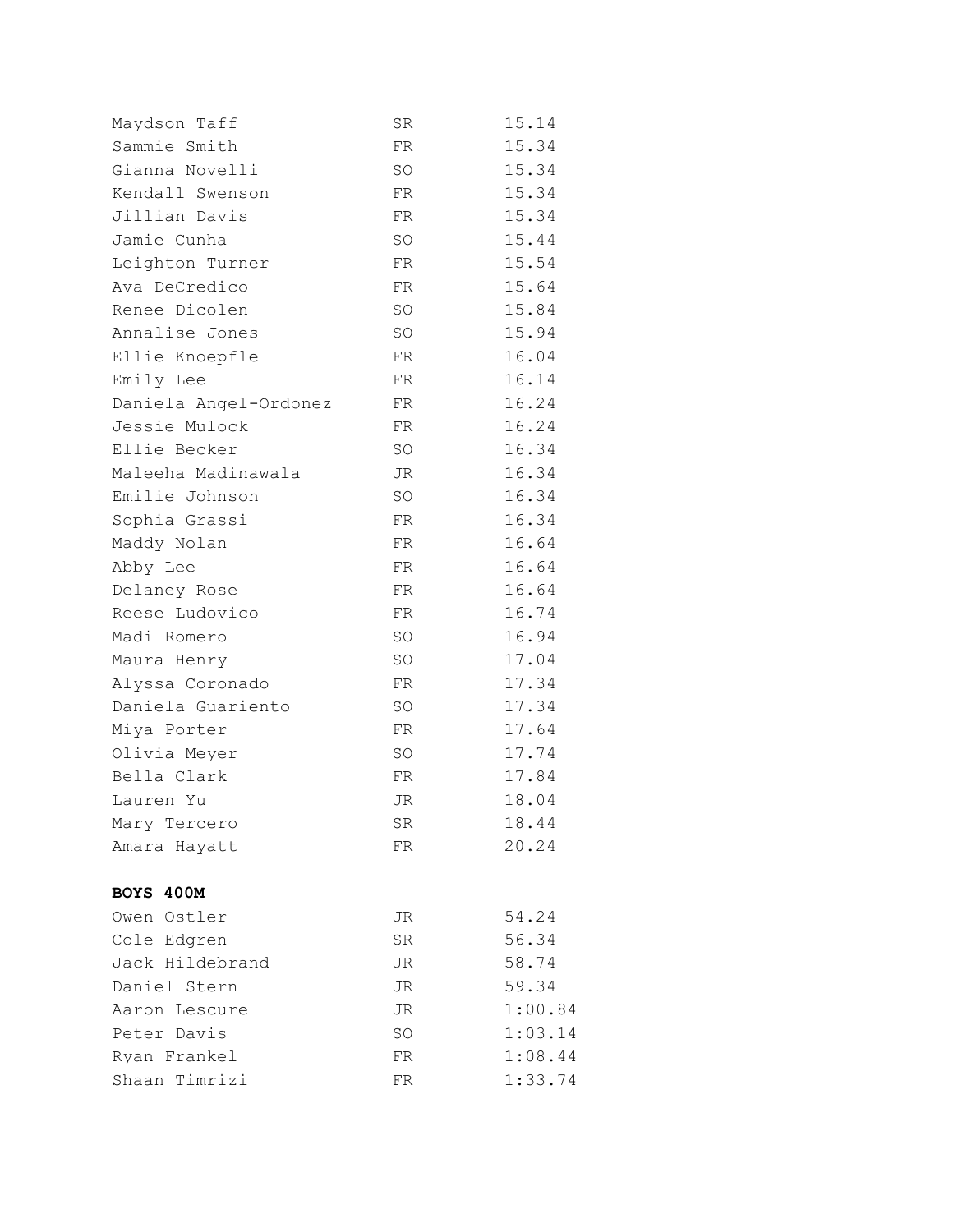## **GIRLS 400M**

| Isabella Noden        | SR.       | 1:04.74 |
|-----------------------|-----------|---------|
| Emma Tavella          | <b>SR</b> | 1:08.94 |
| Valerie Bastea        | JR.       | 1:09.54 |
| Eloise Crosthwait     | FR        | 1:10.44 |
| Annie Gnos            | SO.       | 1:11.44 |
| Rachel Sabbe          | SO.       | 1:12.74 |
| Emily Miller          | FR        | 1:13.34 |
| Imogen Serale         | JR.       | 1:14.04 |
| Tessa Dempster        | FR        | 1:15.44 |
| Daniela Angel-Ordonez | FR        | 1:20.64 |

### **BOYS 1600M**

| Cole Edgren      | SR  |    | 4:58.64 |
|------------------|-----|----|---------|
| Calder Severson  | JR  |    | 5:01.54 |
| Beto Perez       | JR  |    | 5:06.64 |
| William Grout    | SR  |    | 5:11.74 |
| Daniel Stern     | JR  |    | 5:12.44 |
| Jack Estes       | JR  |    | 5:16.74 |
| Ryan Frankel     | FR  |    | 5:17.64 |
| Erik Davis       | JR  |    | 5:18.64 |
| Aaron Lescure    | JR  |    | 5:23.34 |
| Remy Feru        | SR  |    | 5:41.14 |
| Peter Davis      | SO  |    | 6:03.14 |
| Joshua Partridge |     | FR | 6:08.14 |
| Ryan Wisser      | JR  |    | 6:08.54 |
| Tyler Pollak     | SO  |    | 6:09.24 |
| Diego Mack       | SO  |    | 6:09.54 |
| Ryan Bender      | JR  |    | 6:11.24 |
| Jake Horsley     | SO  |    | 6:15.64 |
| Max Begun        | FR  |    | 6:17.14 |
| Nick Hagen       | FR  |    | 6:22.14 |
| Jonathan Der     | FR. |    | 6:40.94 |
| Zach Sonnleitner |     | FR | 6:50.34 |
| William Luo      | JR  |    | 7:02.44 |
| Colin McGuirl    | FR  |    | 7:14.74 |
|                  |     |    |         |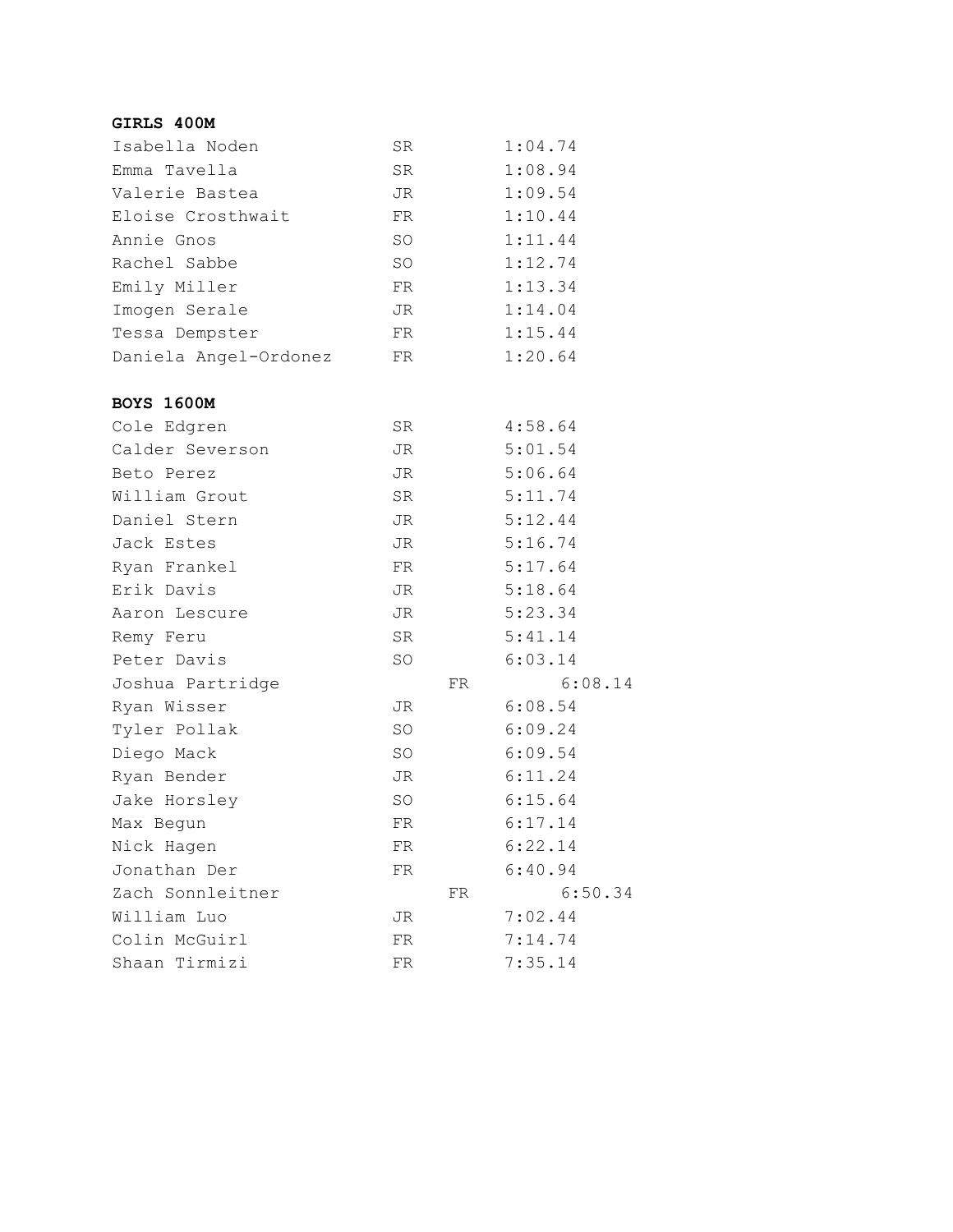### **GIRLS 1600M**

| Emma Tavella             | SR        | 5:19.84 |
|--------------------------|-----------|---------|
| Kate Tavella             | SR        | 5:20.74 |
| Sofia Tavella            | FR.       | 5:39.64 |
| Emily Martin             | SO        | 5:40.64 |
| Grace Coleman            | JR        | 5:41.74 |
| Christina Jones          | SO        | 5:44.94 |
| Emily Miller             | FR.       | 5:46.34 |
| Eloise Crosthwait        | FR.       | 5:59.34 |
| Rachel Sabbe             | SO        | 6:10.84 |
| Ashley Carter            | SO        | 6:22.84 |
| Simone Long              | FR.       | 6:30.94 |
| Tessa Dempster           | FR.       | 6:33.34 |
| Anna Carter              | SR        | 6:33.74 |
| Gabby Low                | SO        | 6:34.74 |
| Elizabeth Coleman        | SO        | 6:43.44 |
| Madeline Watkins         | SO        | 7:21.94 |
| Elizabeth Szczensy       | FR.       | 7:21.94 |
| Megan Petroni            | SO        | 7:43.64 |
|                          |           |         |
| <b>GIRLS SHOTPUT 4kg</b> |           |         |
| Macknezie Gerdes         | <b>SO</b> | 12'6    |
| Fiona McCarthy           | JR        | 13'11   |
| Ashley Jackson           | JR        | 25'5    |
| Grace Gilroy             | JR        | 26'1    |
| Sydney Kane              | FR        | 27'6.5  |
|                          |           |         |
| <b>BOYS POLE VAULT</b>   |           |         |
| CJ Johnson               | JR        | 9'6     |
| Nick Gookins             | JR        | 9'6     |
| Brendon Phillips         | SO        | 10'0    |
| Will Hromyk              | JR        | 10'0    |
| Ethan Giannini           | JR        | $10'0$  |
| Jack Buchanah            | JR        | 11'0    |
| Evan Lacey               | JR        | 11'6    |
| Conner Buchanan          | JR        | 11'6    |
| Nathan Wright            | <b>SR</b> | 12'6    |
| Will Hagen               | SO        | 12'10   |
| Brandon Lo               | SO        | 13'4    |
| Spencer Carter           | SO        | 16'0    |
| Justin Yu                | SR        | 16'2    |
| Finnegan Crosthwait      | SO        | 18'0    |
| Jeffrey Adikri           | SR        | 18'6    |